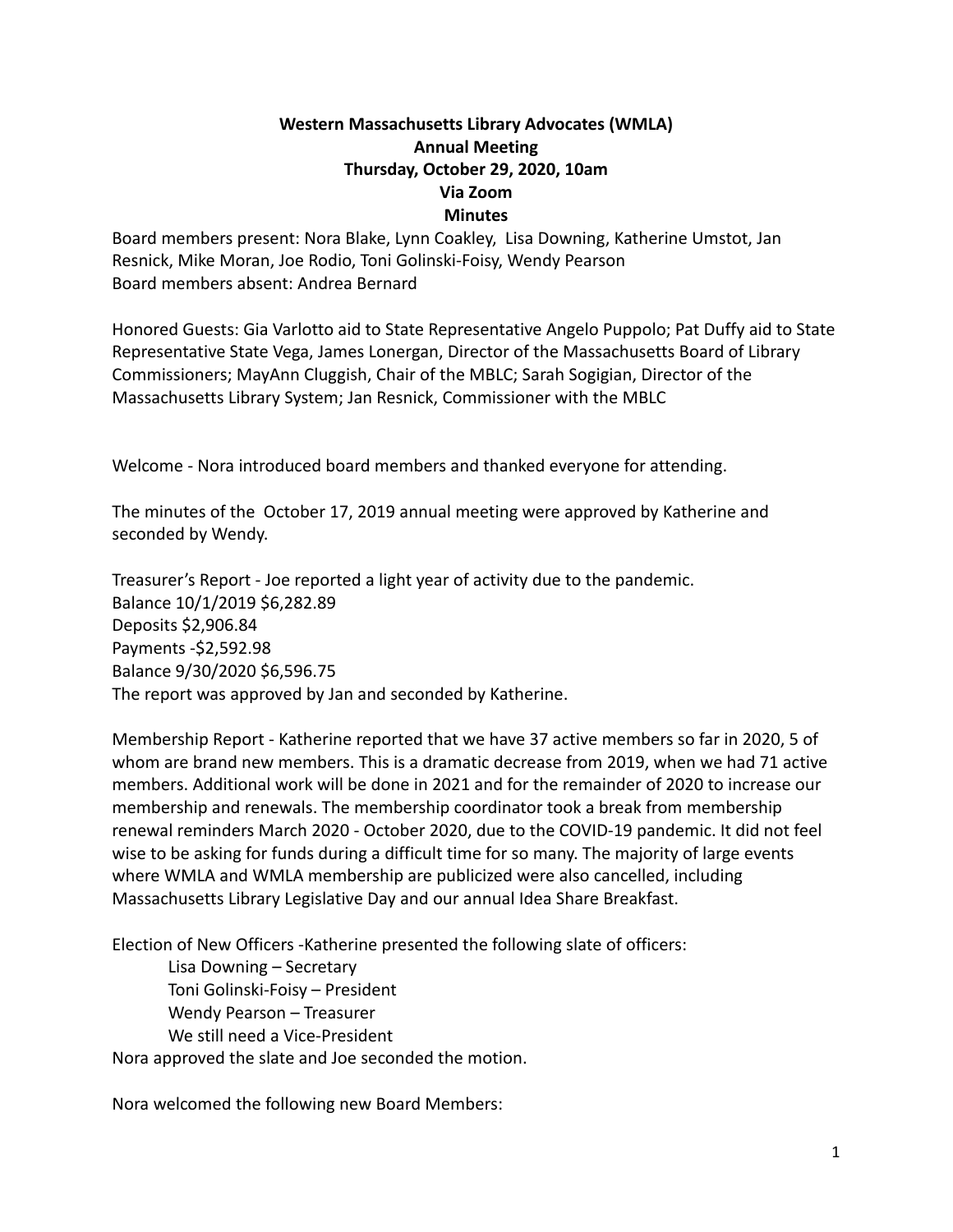Lynn Blair, Southwick Public Library Natane Halasz, Erving Public Library Amanda Merk, Lee Library Association Sharon Sharry, Jones Library, Amherst Nora thanked the following departing Board members Andrea Bernard Lynn Coakley Joe Rodio

James Lonergan, Director of the Massachusetts Board of Library Commissioners presented an overview of the state budget which is still being finalized for FY2021. Lonergan is pleased that the Governor's budget level funded most lines except for Library Technology and Resource Sharing which was reduced and slight increases to state aid and the MBLC line to cover increased office costs. The reason the budget is so stable is because of utilization of the state's rainy day fund which may be offset by additional federal aid. James is hoping the budget will be finalized by December. FY2022 is very uncertain at this point and has the potential to be difficult. James encouraged WMLA membership to engage with the upcoming budget process. He thinks the focus will once again be on the state aid to local libraries line. The Governor signed a \$115 million bond for state construction which will help cover the waitlist libraries for the next several years. It is not quite as high as hoped and the annual cap was not increased. MBLC received \$622,000 in CARES act funding through IMLS which was used for virtual programming grants and another round is expected; also used for summer reading software. He thanked Sarah at MLS for compiling reopening resources for the library community. The MBLC's strategic plan should be done by the end of the year. James shared a new construction themed podcast to learn more about the history of the library construction program that also addresses ongoing building related issues including HVAC. MBLC moved to new headquarters near their old headquarters and email is the best way to reach them because staff mostly work remotely.

Questions/Discussion - Diane Tiago from the Friends of the East Longmeadow library shared that they developed a pandemic policy that has been submitted to the MLS lib guide.

Pat Duffy from Rep Vegas's office shared that libraries have been and continue to be a priority for them. The legislative portion of the budget process would like to see the FY2021 budget wrapped up by Thanksgiving.

Gia Varlotto from Rep Puppolo's office shared that he wished to be here today and sent his regards.

Katharine thanked James and all from the MBLC for their work on behalf of libraries during this difficult time .

Sarah Sogiggian welcomed everyone to attend their annual meeting coming up. Their strategic plan is complete and has been presented at the meeting. She thanked everyone for their work